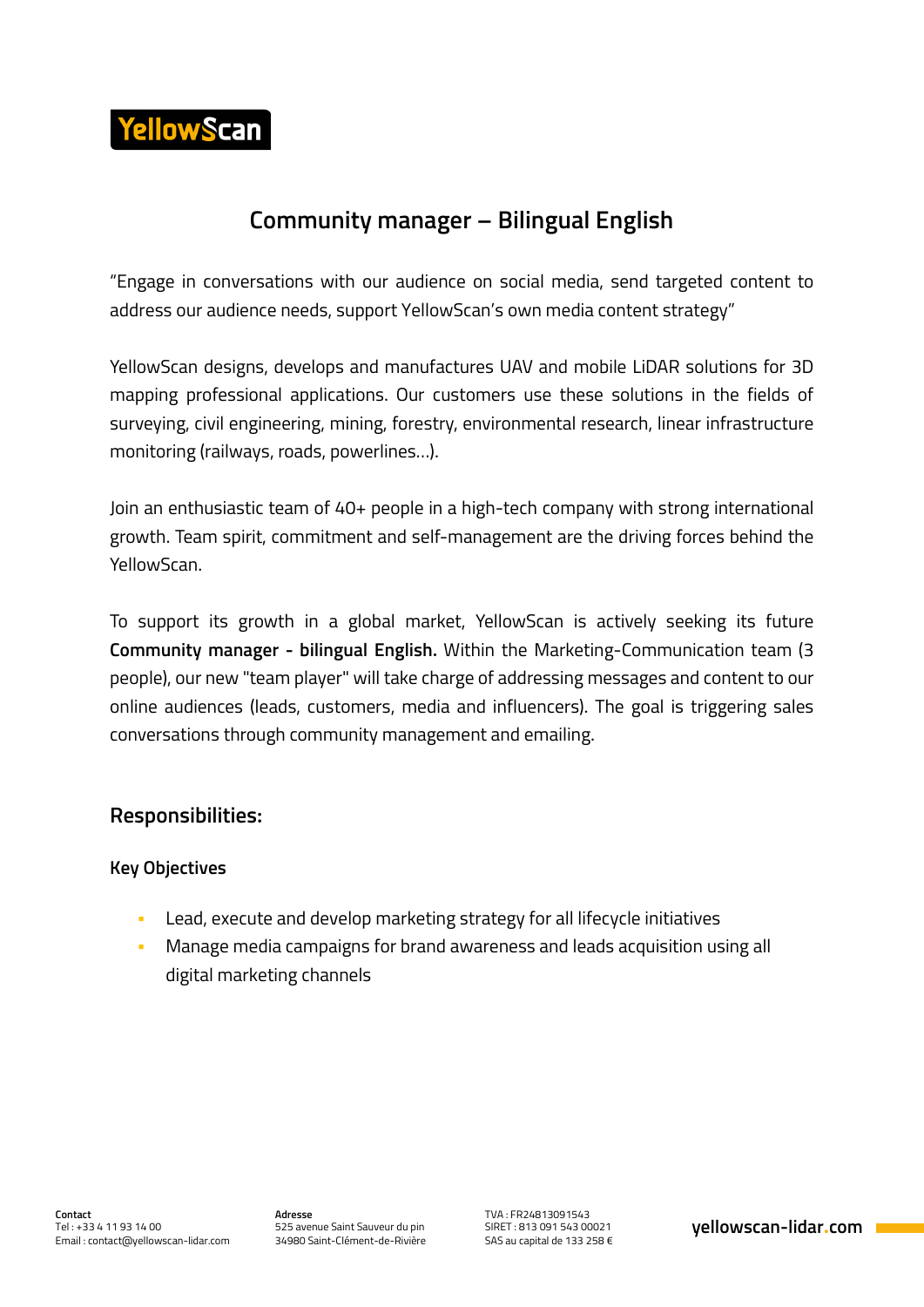

### **Community**

- **Develop and execute an overall CRM strategy and communications plan leveraging** appropriate marketing channels
- **Drive buy vs. build decisions including evaluating, onboarding and integrating with** new vendors and technology that move the business forward, simplify and speed up processes, and increase effectiveness of tactics / programs
- **Plan and execute digital marketing media campaigns to onboard new members** ensuring a healthy ROI
- **Manage media campaigns for brand awareness**
- **Manage our community website and increase user engagement and lifetime value** by moderating content and organizing campaigns to stimulate community involvement against measurable metrics.

#### **Social media**

- **EXP** Create and grow profiles on social media, including Facebook, Twitter, Instagram and LinkedIn
- **Build and implement social media plans and content calendars**
- **Manage social media content and track performance daily**
- **Work together with copywriters, designers, and product teams to ensure high** quality content creation
- **Prepare seasonal, weekly, and monthly reports, and monitor progress**
- **Build and maintain the process to resolve customer inquiries through social media**

## **About you**

- **Hands on experience in daily social media management from development of SM** event calendars and content creation to performance measurement
- You have **excellent written and spoken English** skills and you speak French. Any other language would be appreciated (Spanish, Chinese, Arab,…)
- **P** You are open-minded and curious with an entrepreneur mindset
- **P** You are organized and able to manage priorities

**Adresse** 525 avenue Saint Sauveur du pin 34980 Saint-Clément-de-Rivière TVA : FR24813091543 SIRET : 813 091 543 00021 SAS au capital de 133 258 €